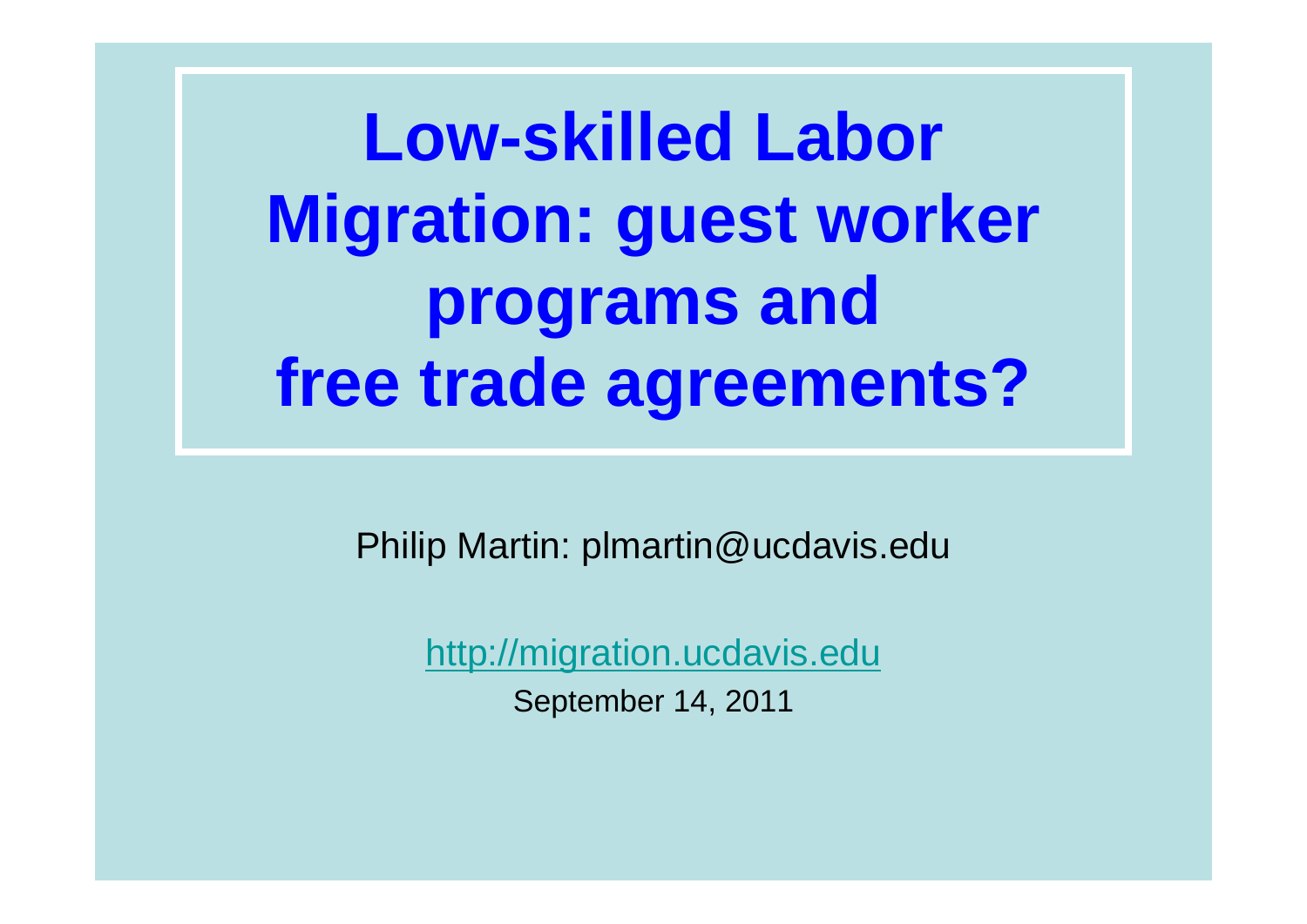# **Highlights**

- Labor migration policies:
	- Welcome the skilled to settle, rotate the low-skilled in and out
	- Hard to implement; most migrant-receiving countries have fewer skilled migrants than desired and more low-skilled
- Low-skilled programs
	- Limited goals (fill vacant jobs) = larger programs, e.g. Poland-Germany
	- Multiple goals (fill jobs, promote development) = smaller programs, e.g. Spain-Senegal
- Trade agreements rarely include low-skilled workers (EU & EEA exception):
	- NAFTA, CARICOM, ASEAN: freedom of movement limited to or begins with skilled professionals
	- African agreements, MERCOSUR: ambitious goals, limited implementation
	- GATS Mode 4: limited progress on Mode 4 service providers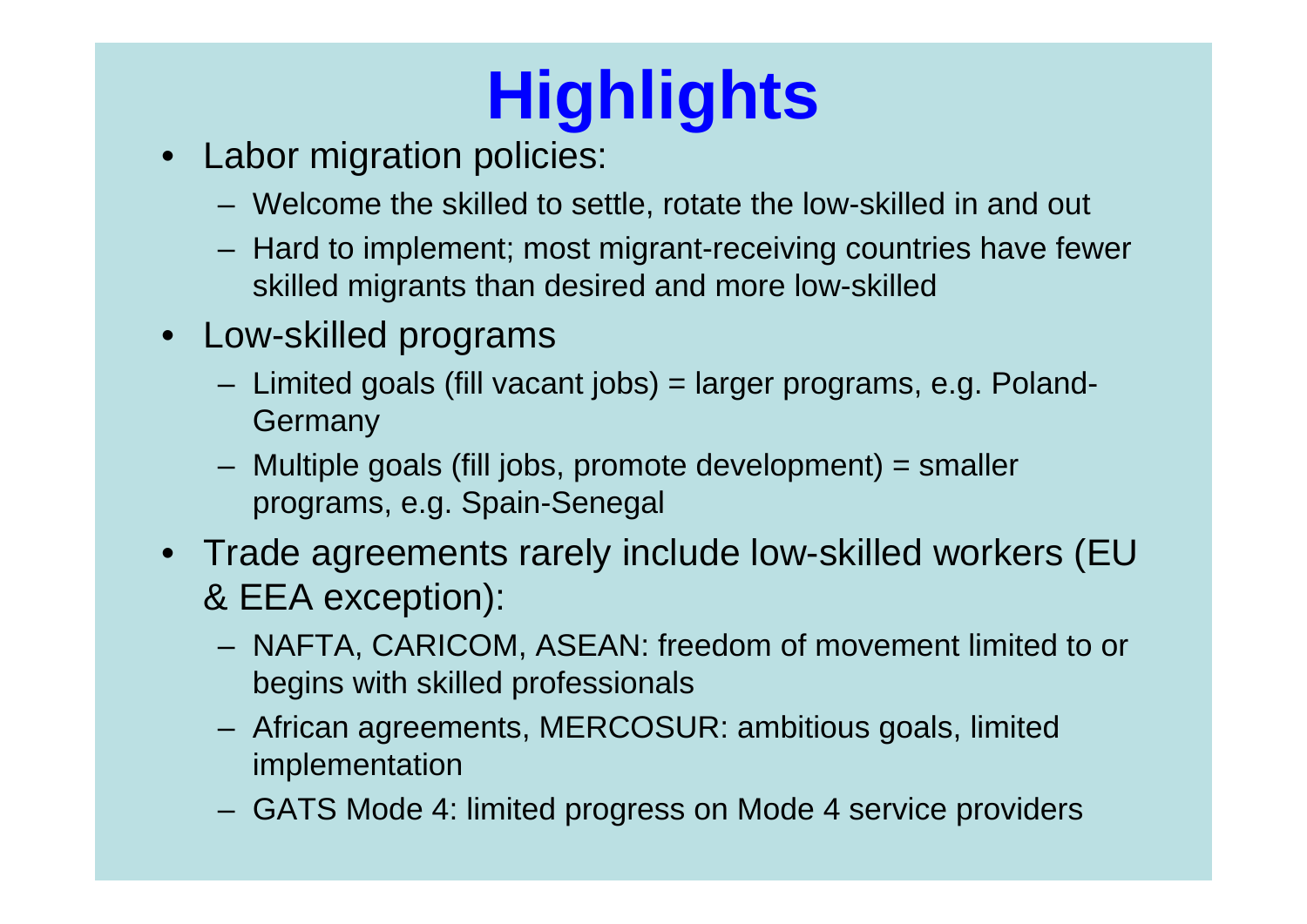# **3 Major Conclusions**

- Programs with fewer goals are larger:
	- Larger Germany-Poland fills seasonal farm jobs vs Spain-Senegal fill jobs, training, and development
- Trade agreements rarely deal with low-skilled workers
	- EU-EEA exception, permit free movement for all types of workers
	- NAFTA, CARICOM: begin with professionals
- Low-skilled migrant workers are controversial
	- Benefits are immediate, concentrated, and measurable in economic terms (jobs, profits etc)
	- Costs are deferred, diffused, and hard to measure (changes in language, religion, culture)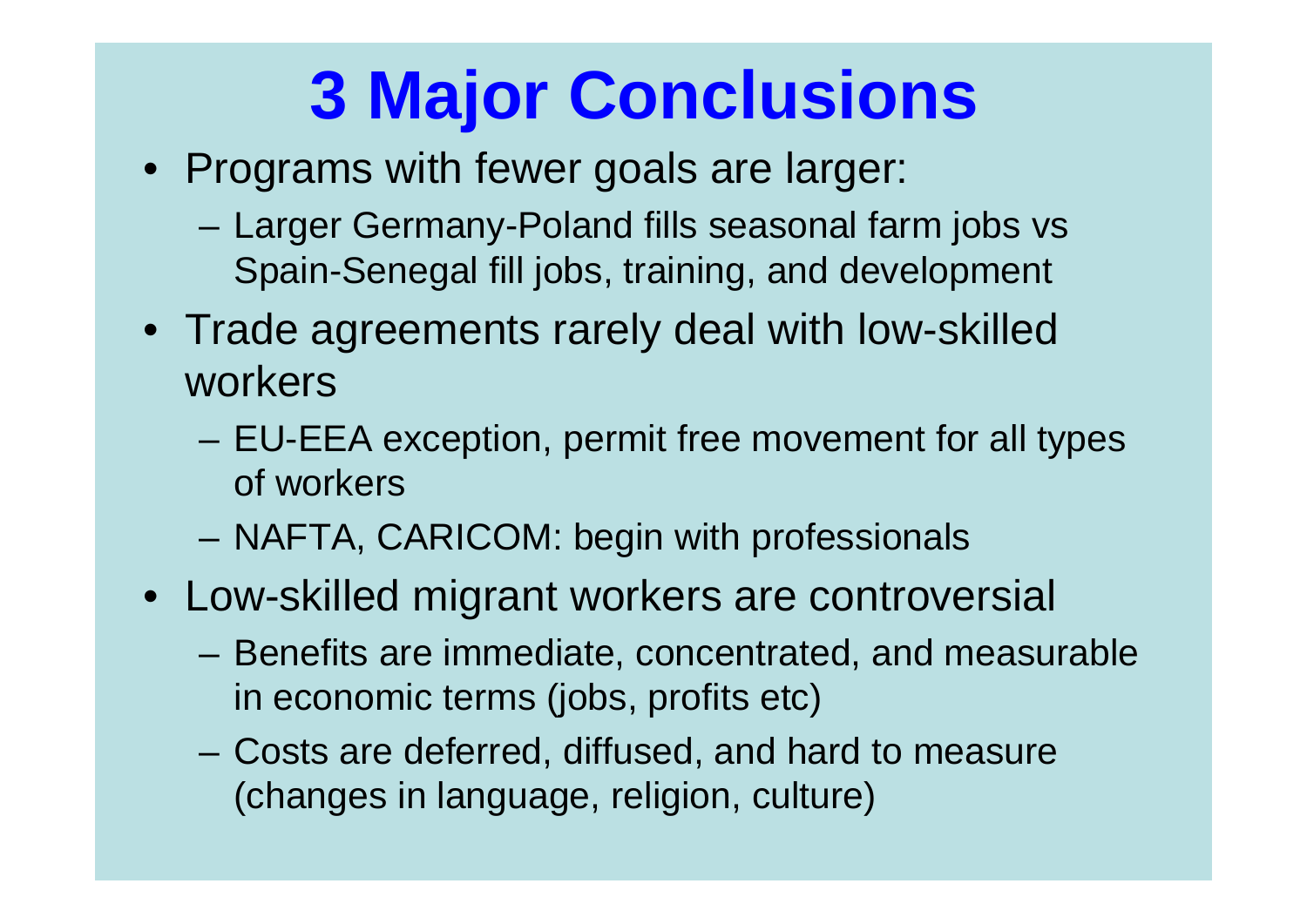## **TFWPs**

- Temporary foreign worker programs:
	- Goal: Add workers temporarily to labor force, not settlers to population (rotation principle and migrant worker-employment ratio approaching 100%)
	- – All TFWPs fail: there is nothing more permanent than temporary workers; migrant-employment ratio falls
- Why TFWPs get larger and last longer:
	- – Distortion: some employers make investments that anticipate continued low-skilled migration (farmers plant orchards in remote areas)
	- Dependence: some migrants, families, countries become dependent on foreign jobs and remittances
	- –Persisting demand for migrants + higher wages abroad = larger and longer TFWPs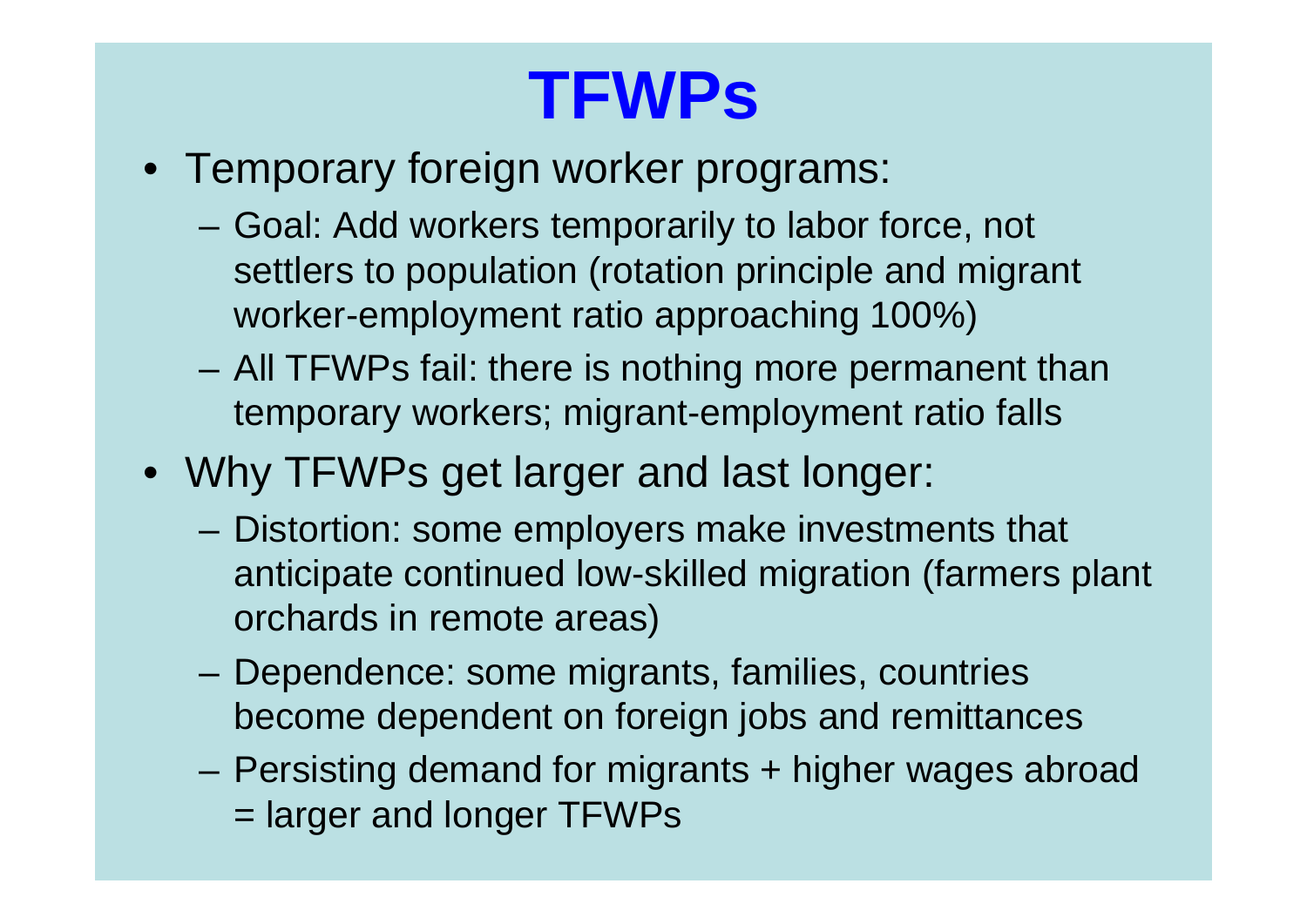#### **Government Capacity to Example 12 Regulate**

- Government regulation of TFWPs has become more difficult:
	- 1960s: one macro or shotgun program; major variable affecting guest worker admissions was the unemployment rate
	- 21<sup>st</sup> century: multiple TFWPs, each with its own constituency and regulations; result– weak or no links between unemployment rate and admissions
	- Not just multiple programs
		- Reduced role of government Employment Service in jobmatching,
		- • more power to employers over admissions, as attestation where employer PROMISES to obey regulations and enforcement is after admission (US H-1B program) replaces certification, where govt supervises search for local workers (H-2A & B)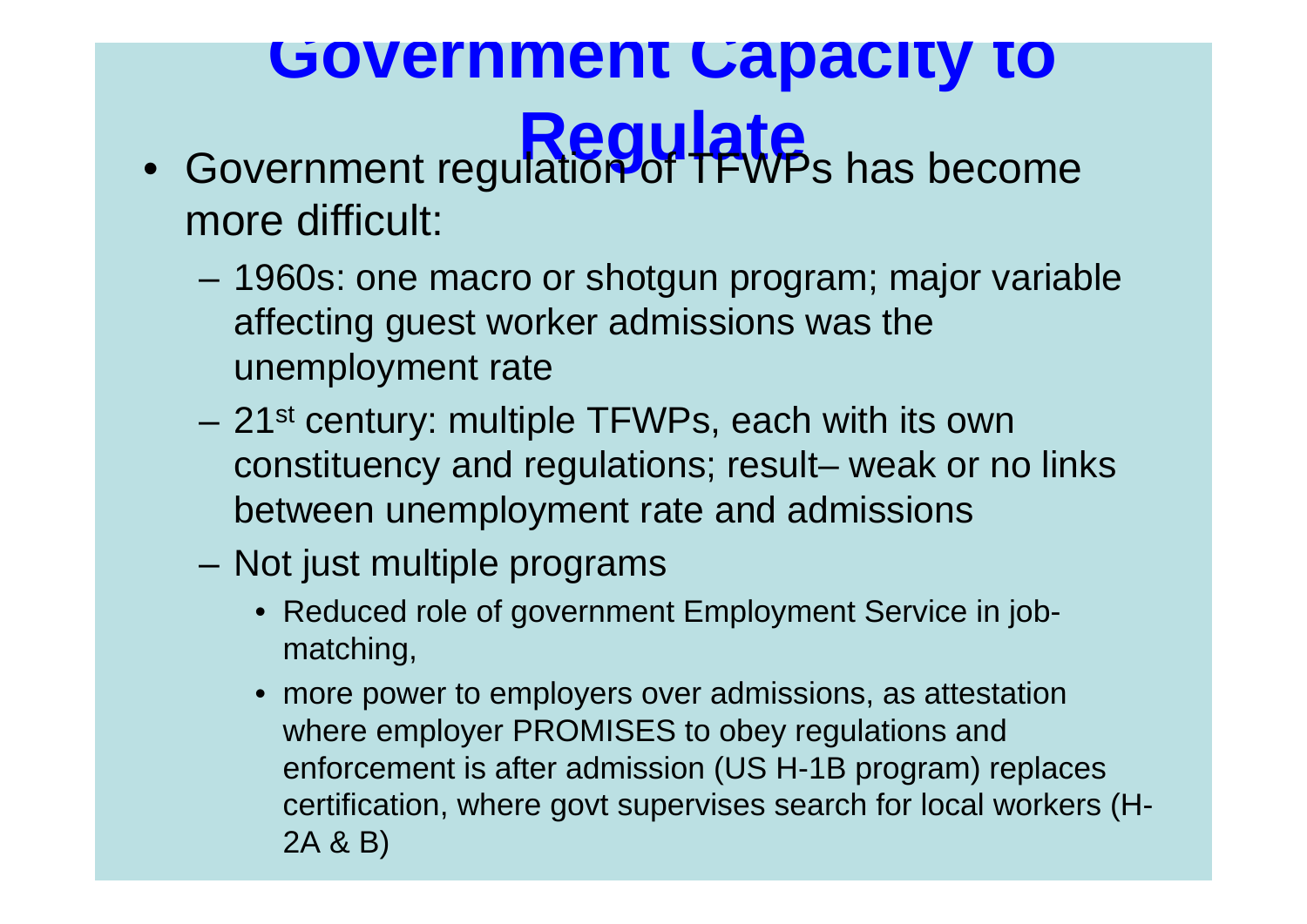#### **Macro TFWPs**

- One program, begun in war time or when demand for additional labor was assumed to be temporary.
- Generally, no extensive debates of alternatives, including pushing up minimum wages to encourage mechanization, freer trade in tradables (ag), or ER appreciation to reduce demand in exports
- Why no debates of alternatives:
	- – US: food to win the war; Mexican Braceros as Mexican contribution to Allied war effort
	- Europe: do not risk fragile postwar recovery with potential wage-price inflationary spiral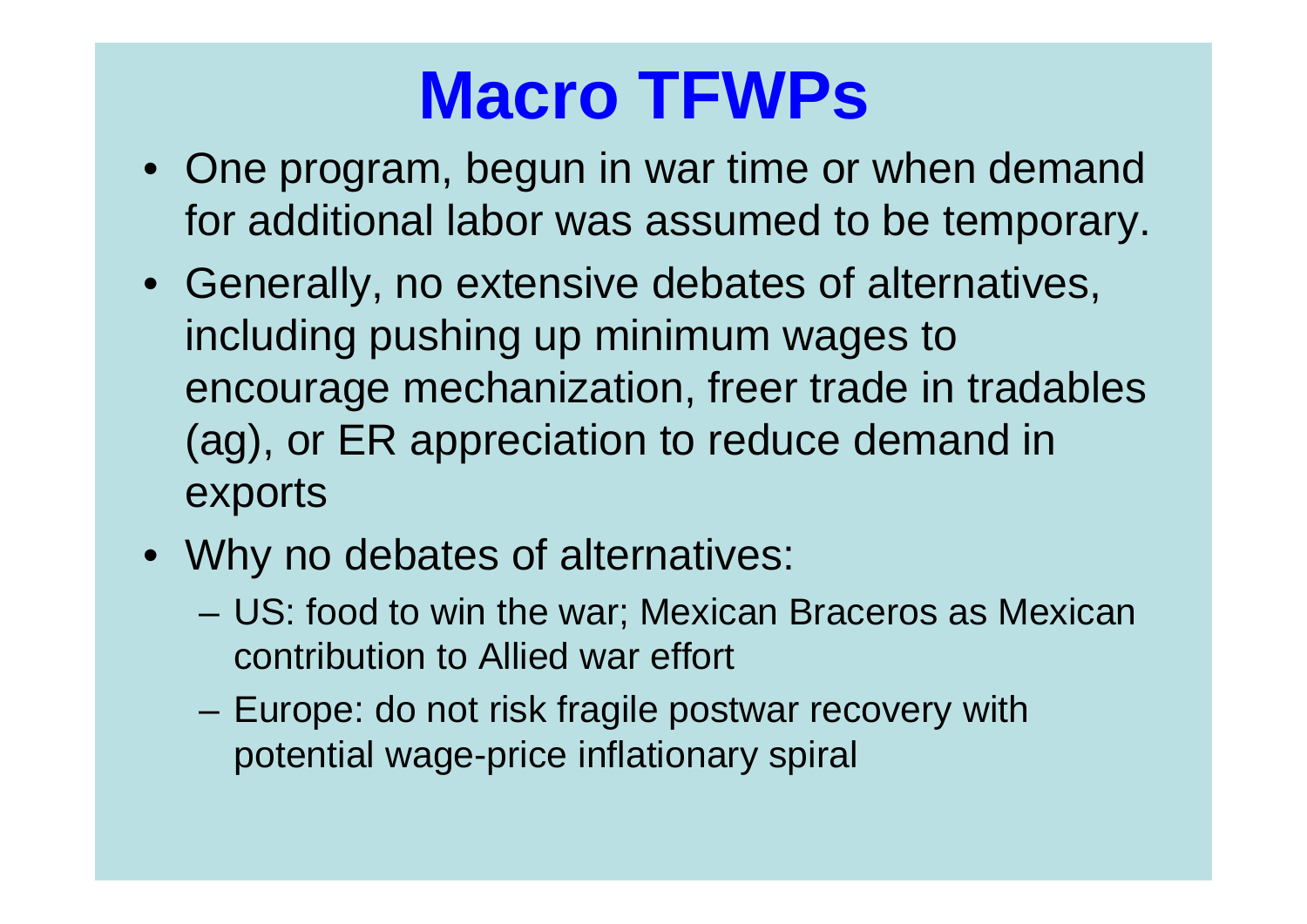#### **Rotation Assumptions**

- Workers rotate in and out of receiving country:
	- Seasonal jobs: return to country of origin when work ends
	- Year-round jobs: depart with savings after 2-3 years
- Most guest workers did rotate in and out as expected, but some settled:
	- in the Mexico-US case, networks were established to facilitate unauthorized migration
	- in Europe, most guest worker migration was legal, and most guest workers "earned" permanent residence rights after five years legal residence
	- –Result: guest workers now can mean immigrants later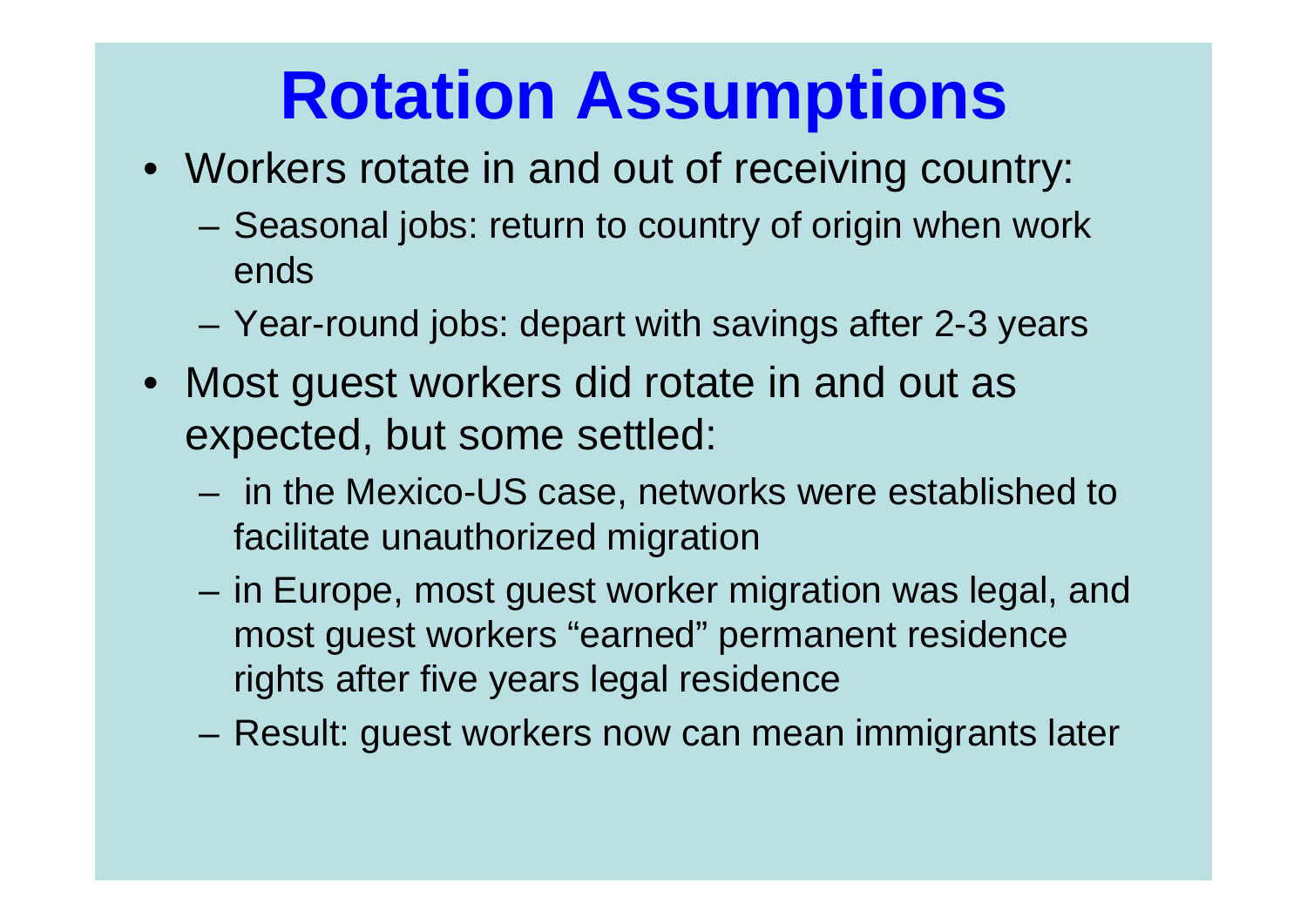# **1990s: Micro Programs**

- Economists: admit more migrant workers and increase global economic output
	- WB GEP 2006: add 50% to the 28 million migrants from ldcs from 2005-2025, and increase global GDP by \$356 billion, more than the gain from completing Doha
	- – Other estimates: open borders, no unemployment, and global GDP up as wages rise by a factor of 5-10x
- Other considerations more important:
	- – Germany: new programs with Poland and other central European countries: manage inevitable migration, foreign policy considerations
	- Spain, Italy: mobility partnerships that admit some legal workers and trainees in exchange for accepting return of unauthorized foreigners, cooperate to reduce irregular migration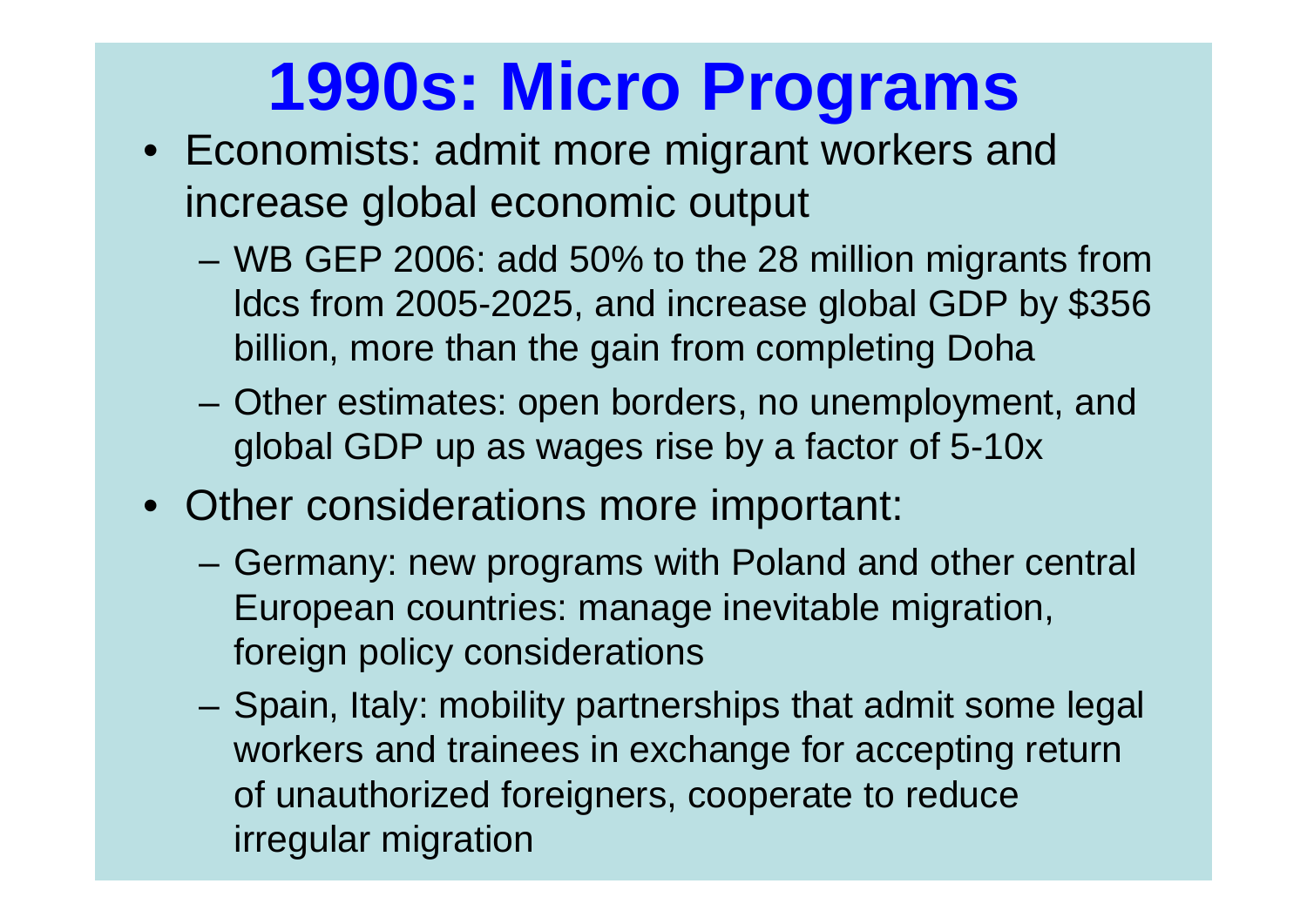# **Admissions and Rights**

- What must employers to do hire migrants:
	- Certification or economic needs test: government agency supervises employer efforts to recruit local workers at prevailing wages etc
	- – Attestation: employers open border gates by asserting that they are obeying program rules; enforcement responds to complaints of violations
- What are the rights of migrant workers:
	- Contractual worker: tied to one employer by a contract that lays out rights and obligations
	- Free-agent worker: immigrants can change employers freely, as can F-1 foreign students and most NAFTA professionals
	- N.B: free-agent migrants may NOT solve employer labor shortage complaints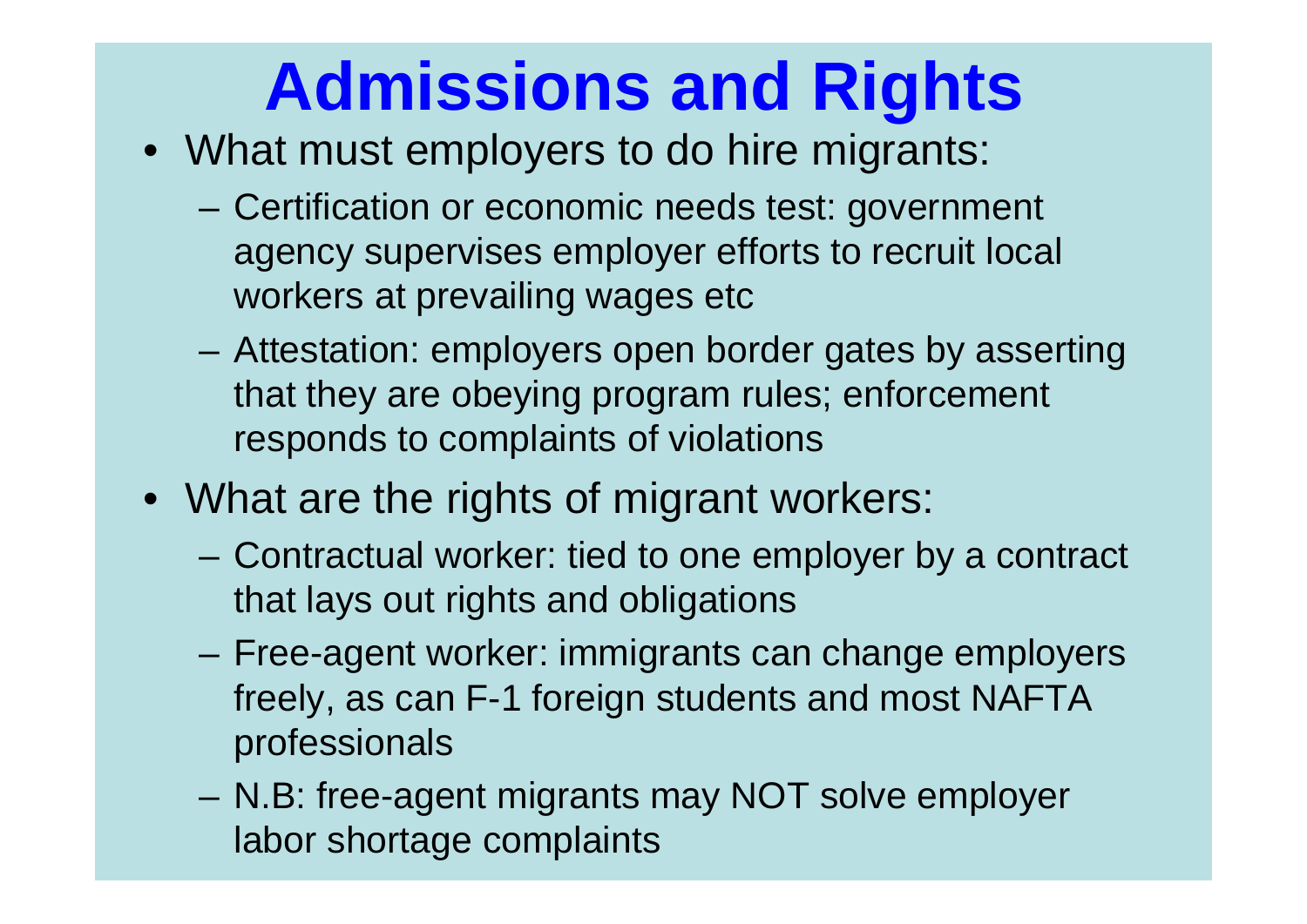# **Moving Forward**

- Governments: administrative rules to deal with employer and migrant economic decisions
	- Employers and migrants must abide by rules or face sanctions for violations
	- But, employer and migrant incentives may contradict rules:
		- Employers: want to hire "better" foreign workers and keep them because they are "good" workers
		- Workers: want to continue earning high wages and benefits
- How to align rules and incentives:
	- – Employers: pay a tax or levy on migrant worker wages that rises with renewals; use funds to reduce dependence on migrants over time (but some out of bus)
	- Migrants: defer some wages or refund taxes to encourage returns (but equal pay?)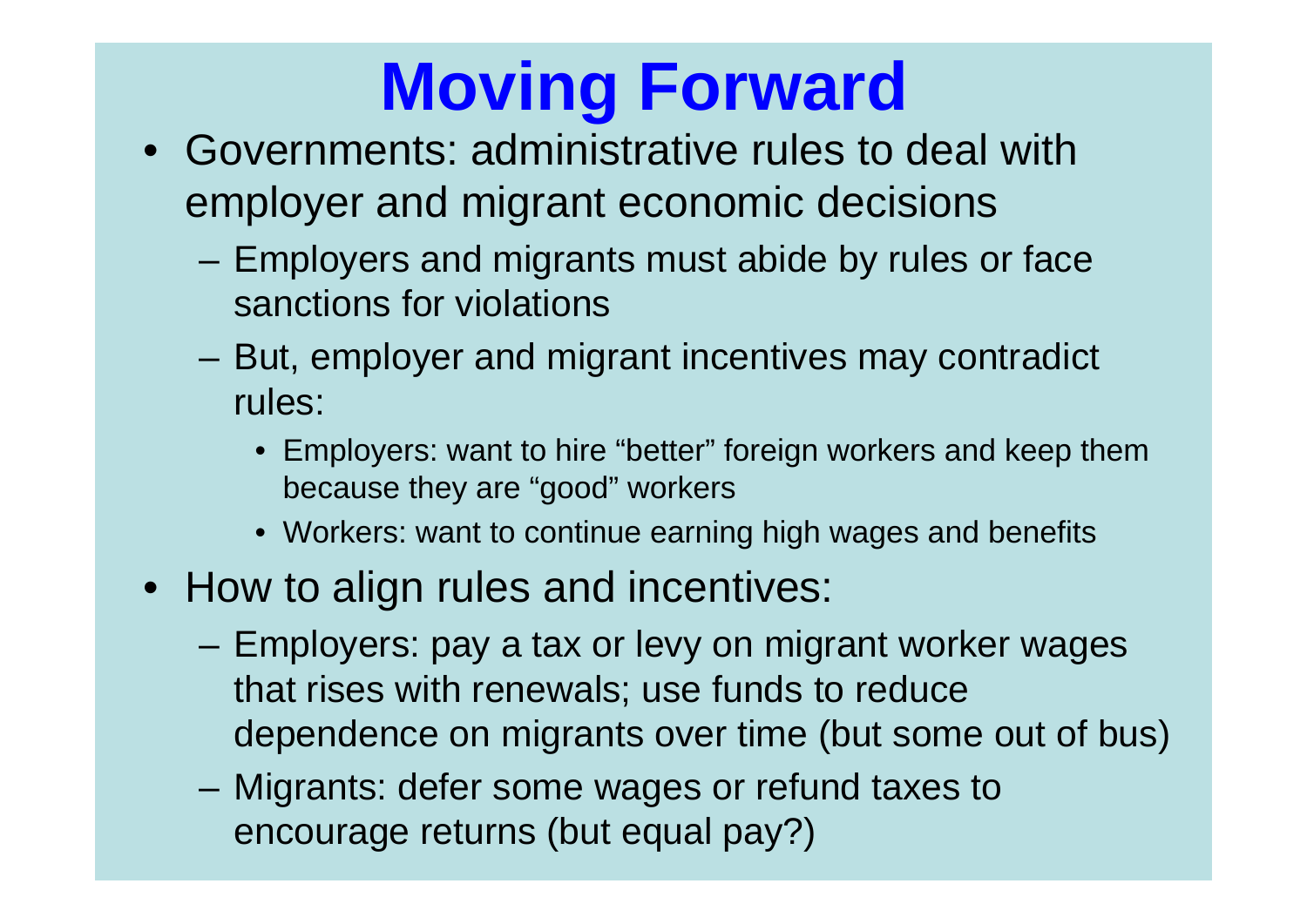# **GATS**

- Services: Employ about 40% of world's workers, 80% in industrial countries
	- Often produced and consumed simultaneously (meals)
	- Can change the consumer (medical services)
- 4 major modes to provide services over borders:
	- –cross-border supply (call center in India for Americans)
	- – consumption abroad (Americans travel to Thailand for medical care)
	- –foreign direct investment (FDI) or commercial presence
	- –Mode 4 migration of "natural persons"
- Trade in services: \$3.3 billion in 2009, \$100 to  $$200$  billion = Mode 4, less than 5%
- DC led by India in Doha: liberalize Mode 4 movements of service providers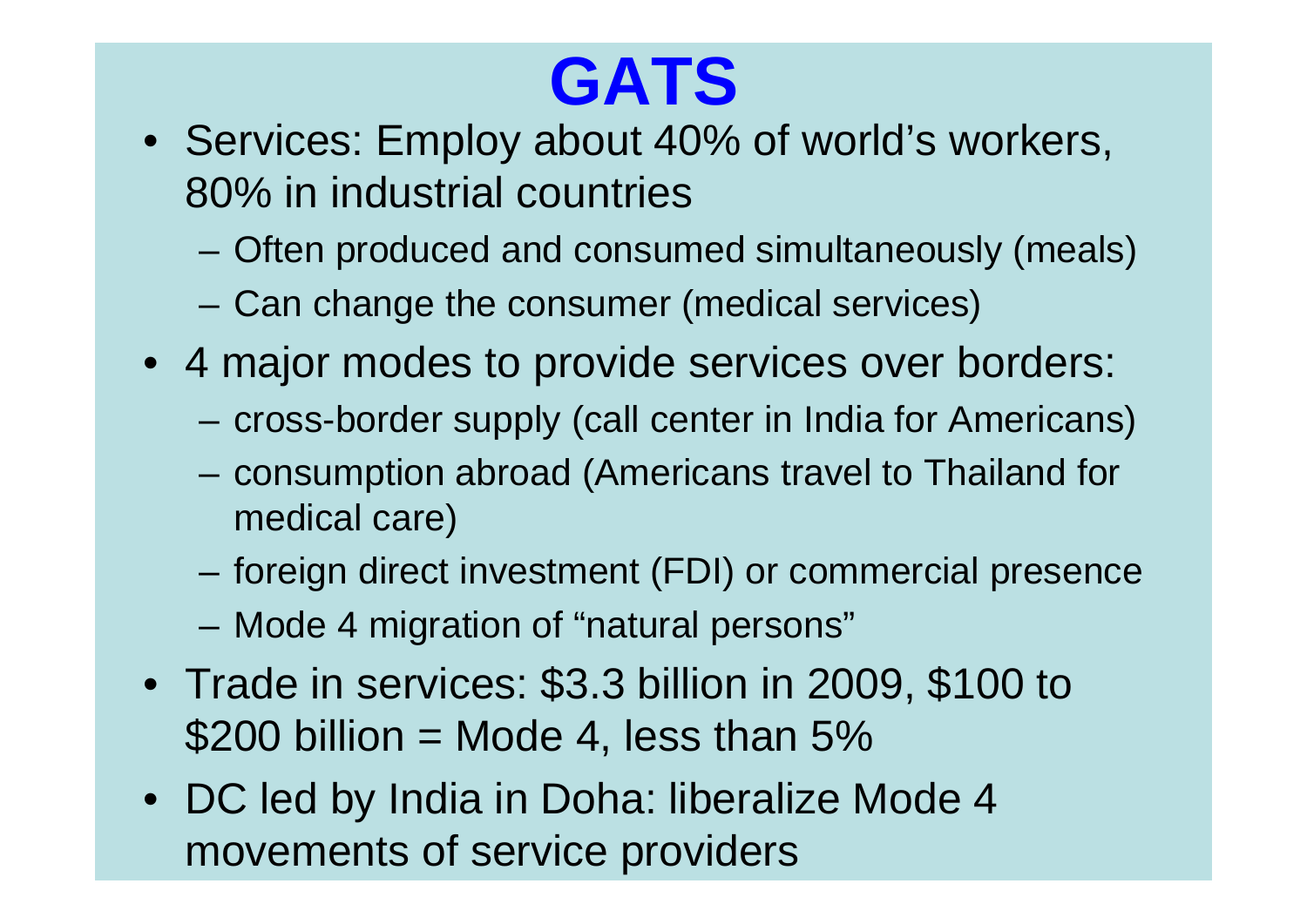### **Mode 4 Changes Desired**

- Eliminate certification or economic needs tests: allow employers to hire migrant service providers without first seeking local workers
- Expedite issuance of visas and work permits via one-stop shops, and have appeals procedures for persons denied visas and permits
- Facilitate credentials recognition so that migrant service providers can more easily satisfy license and other requirements to work in professions
- Allow Mode 4 migrants to be exempted from work-related pension and other benefit programs and the work-related taxes levied to support them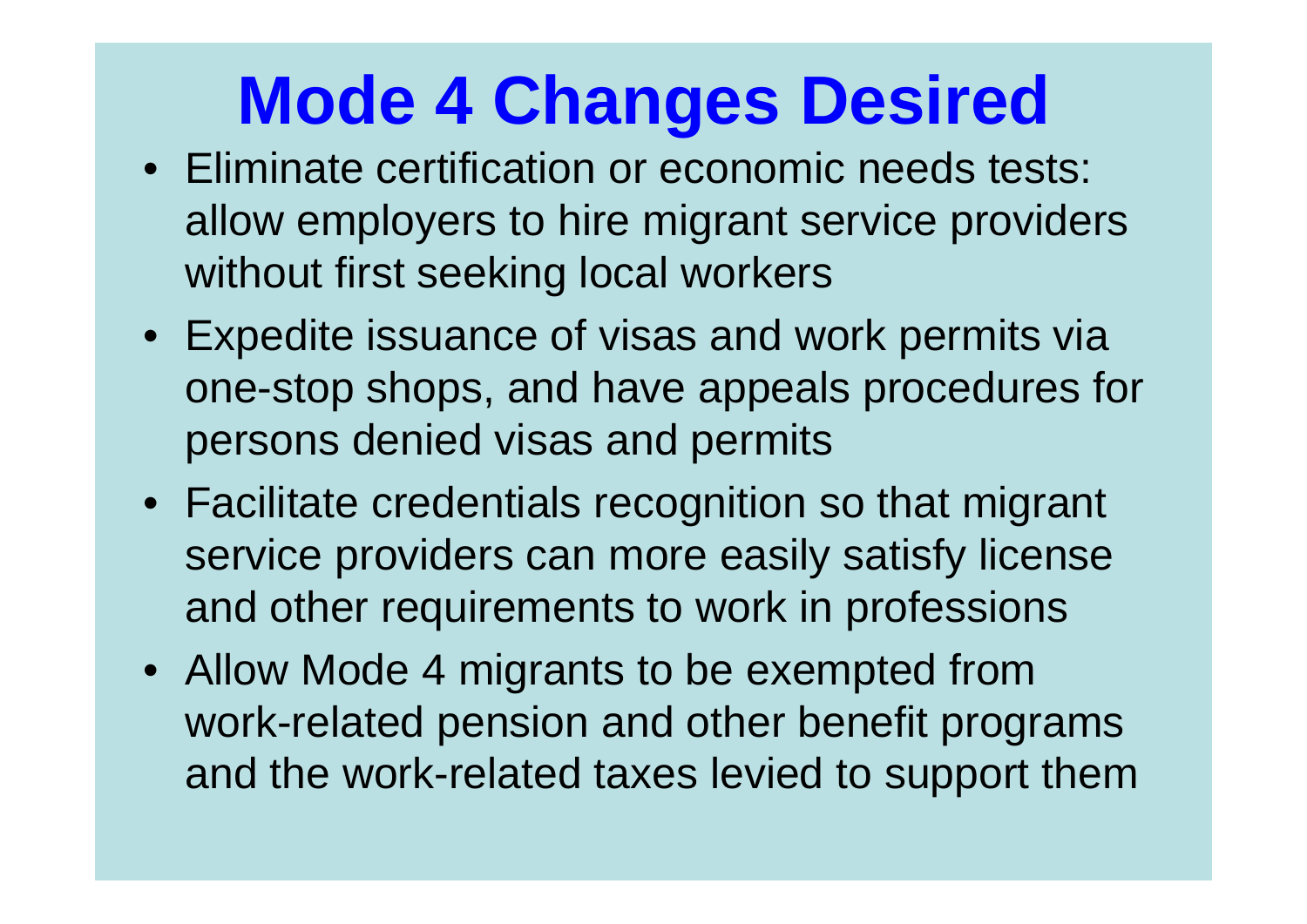# **Numbers vs Rights**

- Some worker rights have costs, such as workrelated benefits
- Higher labor costs usually mean less employment, so there is a trade off between 2 goods for Mode 4 migrants: maximum numbers versus full rights
- Who decides optimal trade off:
	- Receiving government that requires payment of benefit-related taxes even if migrants not eligible for benefits?
	- Sending government that covers migrant service providers under home-country programs?
	- – Migrants who can elect to participate in work-related benefit programs or not?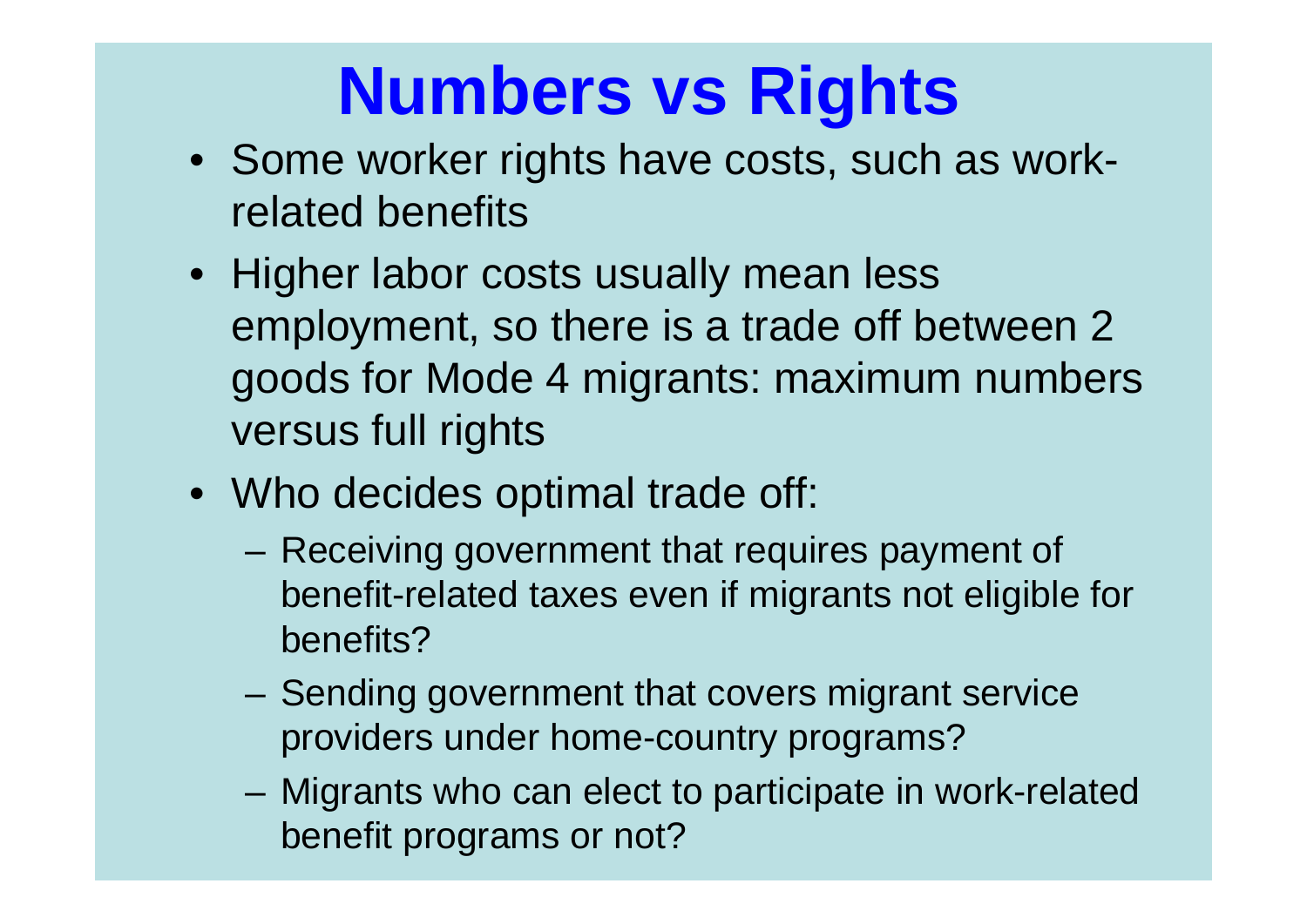# **Moving Mode 4 Forward**

- Show economic gains from more movement of service providers from Idcs to dcs
	- WB (GEP 2006): increase number of ldc migrants in industrial countries by 50% between 2005 and 2025, from 28 million to 42 million, and global GDP up by \$356 billion or 0.6%, more than completing Doha

–Assumptions: full employment, no displacement

- Most Mode 4 commitments are for professionals (ICTs) and business visitors, not low skilled
- Goal: WTO service provider visa
- Alternative to Mode 4 liberalization: Mode 3 such as Indian IT firms that move workers as intracompany transfers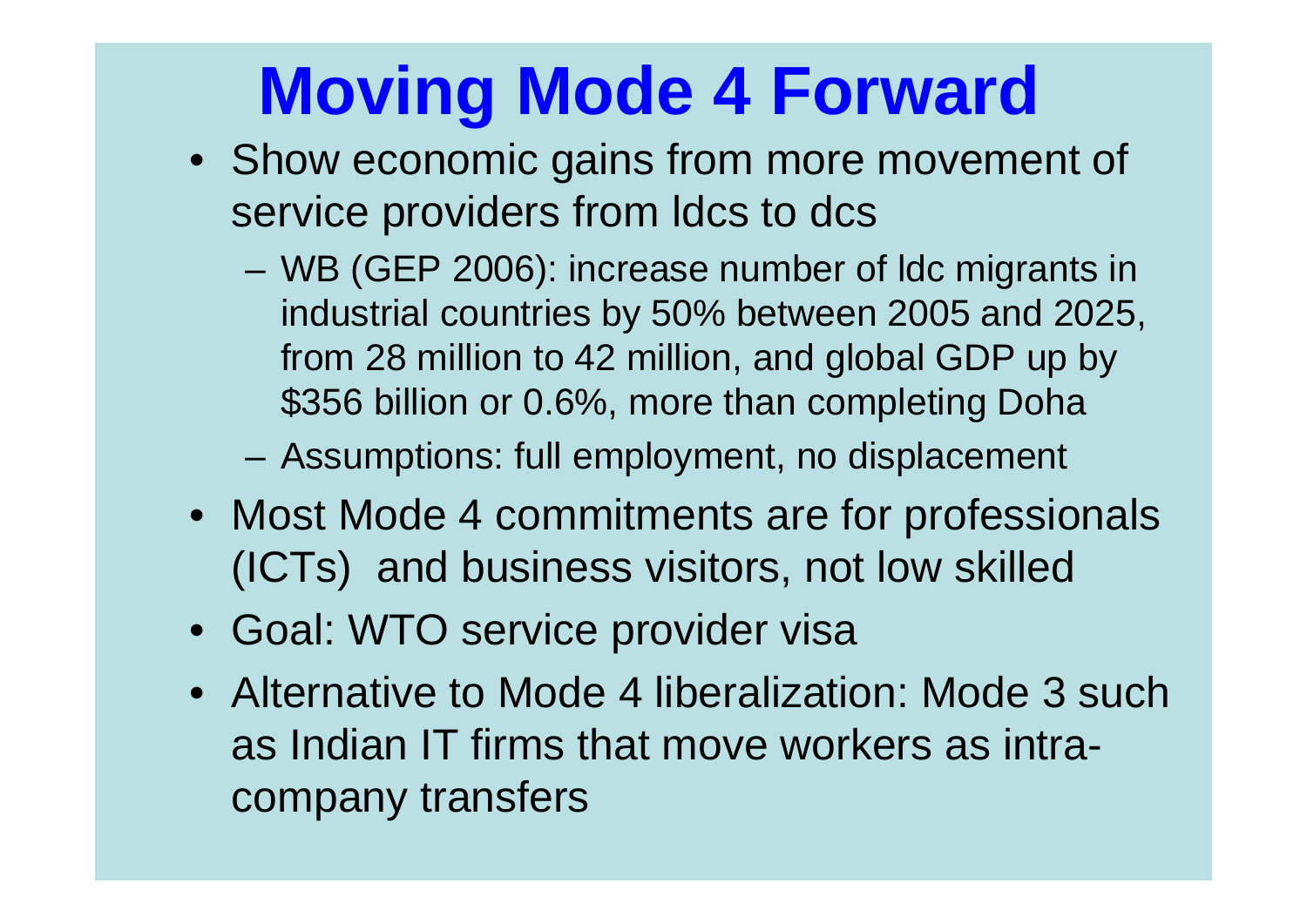### **FTAs and Migration 1**

- Asia-Pacific Economic Cooperation: 21 members
	- Reach agreement by consensus on investment liberalization, business facilitation, and economic and technical cooperation
	- – APEC Business Travel Card (ABTC): apply to home government for approval, get expedited entry. As of 2008, 34,000 active ABTCs, 40% held by Australians
- Association of Southeast Asian Nations: 10 countries, almost 600 million people
	- – ASEAN Vision 2020 (1997): "free flow of goods, services and investment and capital." 1998 revision: "freer flow of skilled labor and professionals in the region."
	- ASEAN Declaration on the Protection and Promotion of the Rights of Migrant Workers (2007): implementation?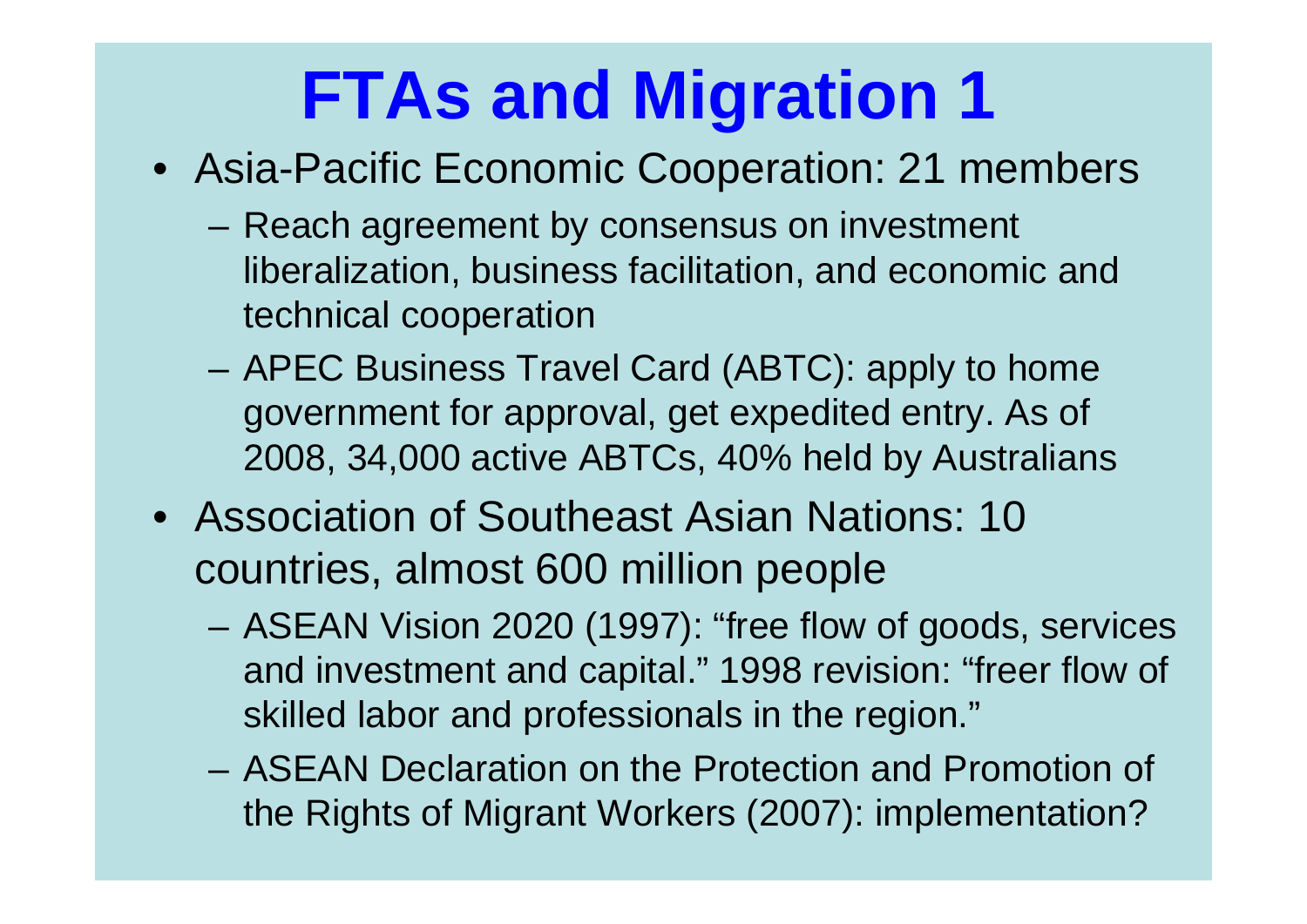### **FTAs and Migration 2**

- Caribbean Community: 15 members, 40% in **Jamaica** 
	- Facilitate intra-CARICOM travel with common travel documents (common passport since 2005)
	- Free movement of skills: graduates of approved universities, media workers, musicians, artists and sports persons certified by national professional bodies
	- – Present certificates upon entry to another CARICOM member and get 6-month permits while cert reviewed
	- Goals: expedite certification recognition, transfer social security credits
	- Issues: Barbados and Guyana: how to deal with irregular migration in a freedom of movement area?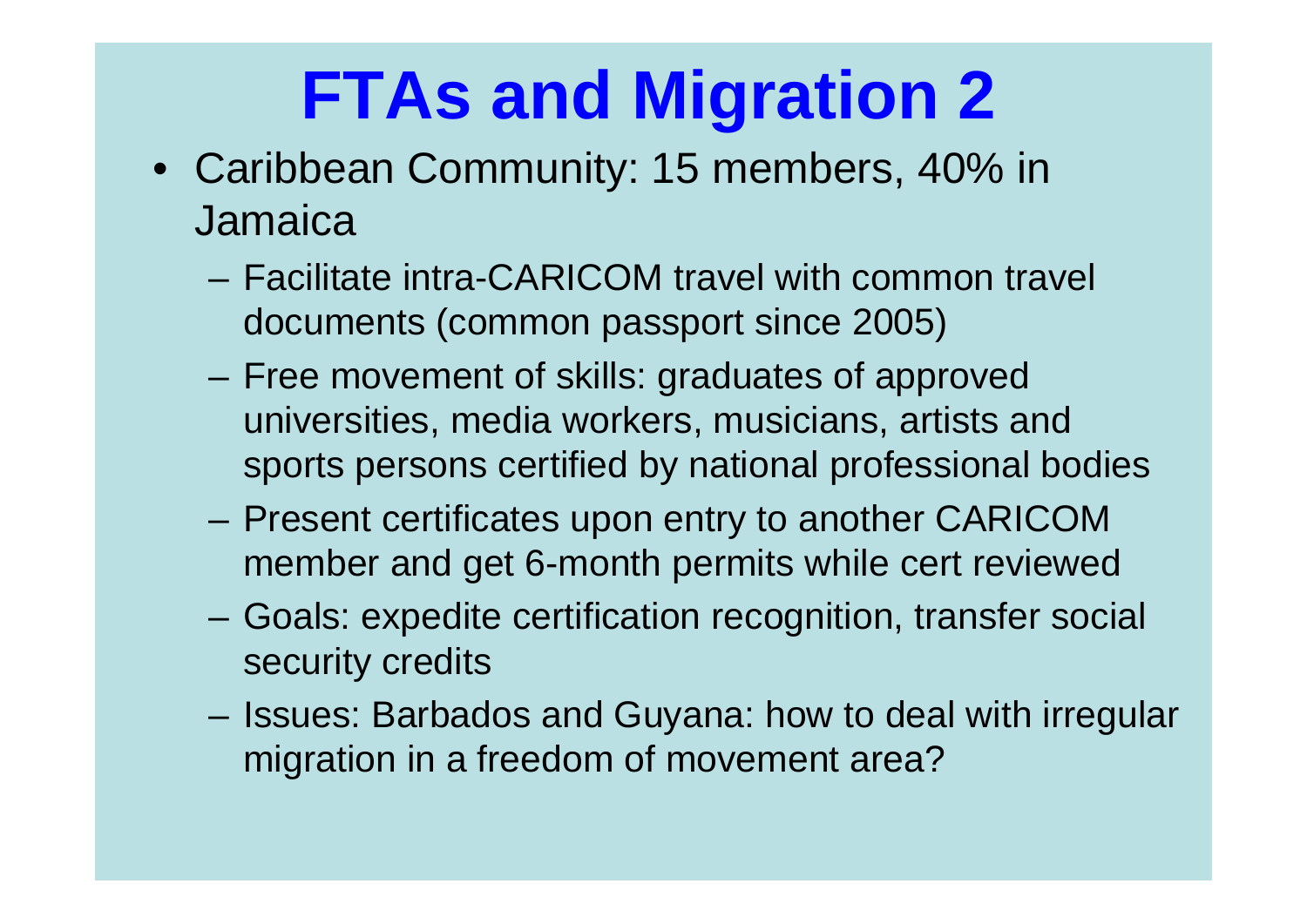# **FTAs and Migration 3**

- North American Free Trade Agreement: 3 members
	- Chapter 16: Temporary Entry for Business Purposes, 4 categories, including TN visas for "specified professionals"
	- – About 100,000 admissions to the US each year, 80% Canadians moving to the US
- European Union: freedom of movement of goods, capital, workers and services
	- – Restrictions: public sector jobs can be restricted to nationals; nationals of new EU entrants may have to wait up to 7 years for freedom of movement
	- Freedom to provide services is becoming a way to move or "post" low-skilled workers within the EU outside freedom to move as an individual worker (national minimum wage laws?)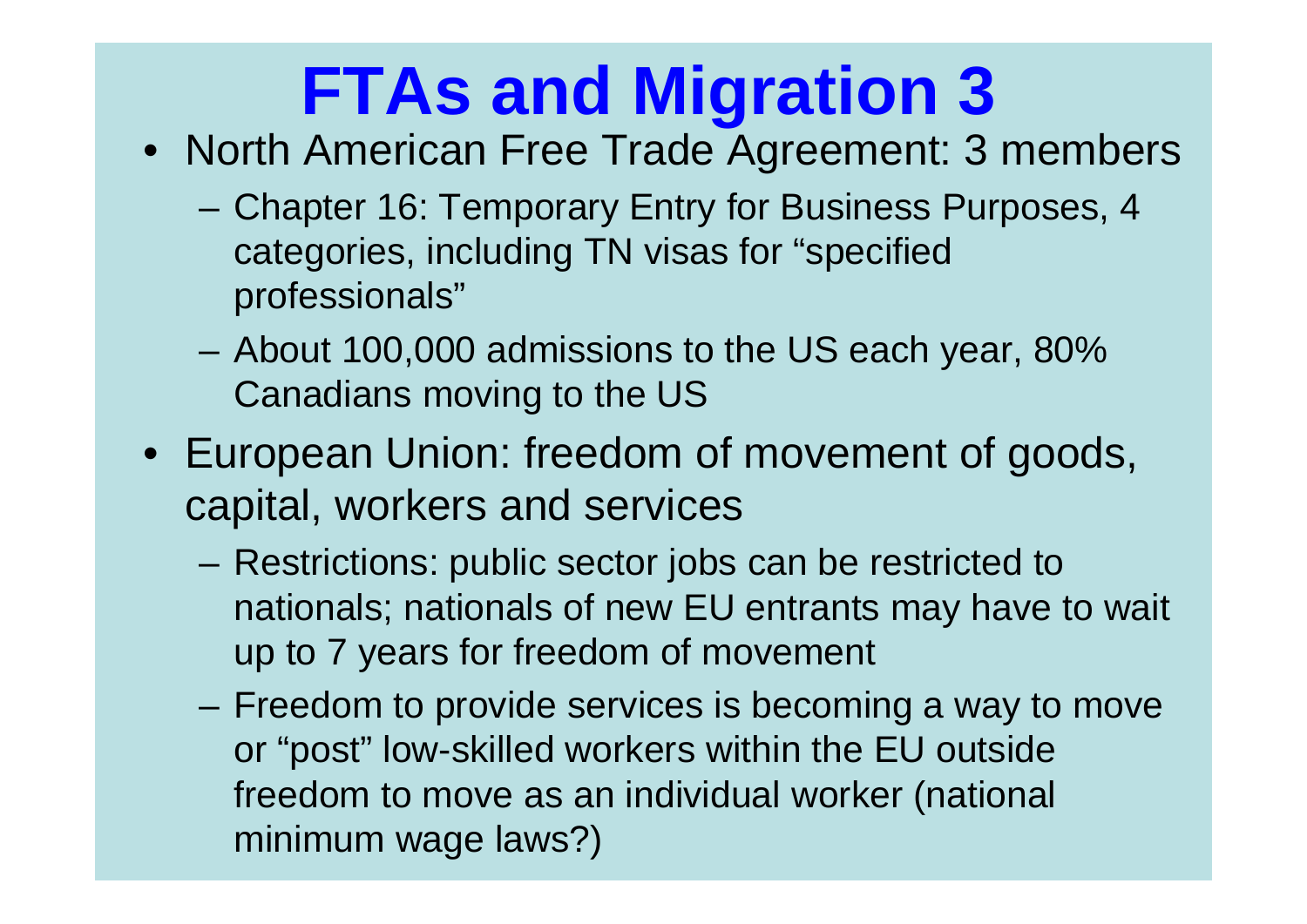## **FTAs and Migration: Lessons**

- FTAs between countries at similar levels of economic development are most likely to include expansive free mobility provisions (EU vs ASEAN)
- FTAs that include countries at different levels of economic development generally limit freedom of movement to professionals (NAFTA) or begin freedom of movement with professionals (CARICOM)
- Even without freedom of movement for individual workers to move, temp firms can move low-skilled workers within FTAs that allow freedom to provide services (EU)
- Some FTAs have ambitious freedom of movement clauses that have not been im plemented